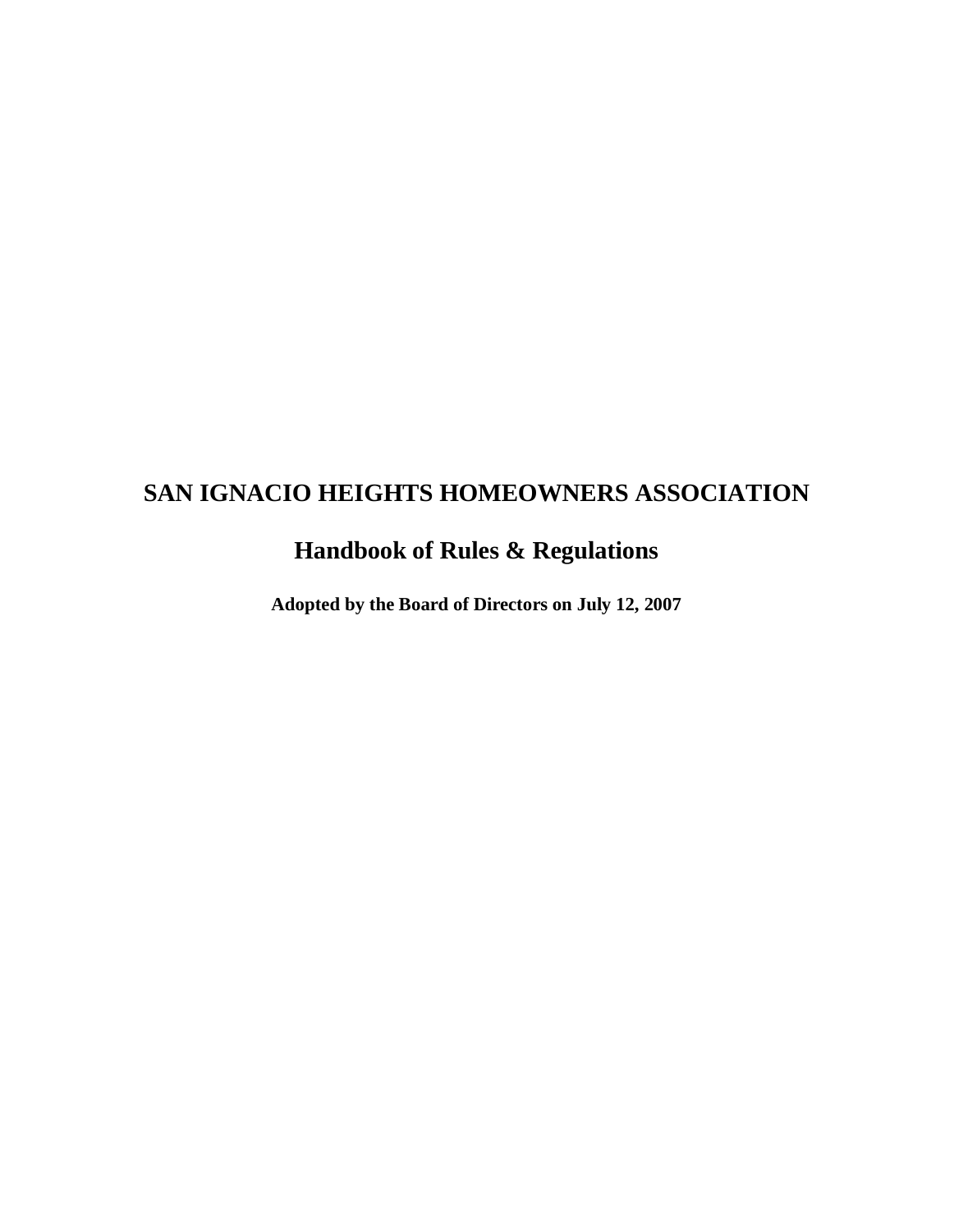## **PREFACE**

This handbook contains the Rules & Regulations governing members of the San Ignacio Heights Homeowners Association (Association) which have been approved by the Board of Directors (Board). The goal is to maintain your community as a first-class Association and provide residents with common sense guidelines for living together as neighbors. A successful Association is a community of homeowners who exhibit a pride of ownership and share a common vision as to what constitutes a desirable neighborhood.

Membership in the Association runs with the property. Each owner of property within the community is bound by the governing documents of the Association, which include the Declaration of Conditions, Covenants and Restrictions (Declaration) (CC&Rs), By-laws, Articles of Incorporation and Arizona law. Owners who oppose a particular rule or regulation are asked to keep the following points in mind:

- 1) Living in an Association means one must adhere to certain rules and regulations due to the necessity for architectural conformity and the demands of the Declaration, which exist for the benefit of your community and help maintain property values.
- 2) You have the right to petition the Association to change a regulation if you feel that a particular regulation no longer applies or is unduly restrictive of the majority.
- 3) If you are found in violation and are fined, remember this action is taken because the majority of the owners in the Association consider it to be just and proper.
- 4) Effective Rules & Regulations require the cooperation of all residents of the Association. The best approach to resolving a difference with a neighbor is to talk to your neighbor directly. However, should this not resolve the problem, an official complaint can be filed with the Association.

These Rules and Regulations do not supersede or change the CC&R's or By-laws in any manner, but they are equally enforceable under law. These rules are derived from the CC&R's and By-laws and are intended to reiterate and clarify the essence of the rules contained in those documents. The Board of Directors shall have the power and authority to adopt, amend or repeal administrative rules and regulations from time to time.

To the extent that the provisions of applicable Federal, State and Local law and the Declaration or the Rules and Regulations are in conflict, the provisions of applicable law shall first control followed by the provisions of the Declaration, the By-laws and the Rules and Regulations, in that order.

According to the By-laws, the purpose of the Association is to "Adopt and publish rules and regulations governing the use of the Common Grounds and the personal conduct of the members and their guests on the Common Grounds." (Article VII, Section 7.01) Additionally it is the duty of the Board of Directors to "Develop guidelines and regulations for establishing fines or assessing penalties for violations of the Declaration." (Article VII, Section 7.0.2)

When you bought property and moved into the Association, you agreed to acknowledge that the Declaration, Bylaws, Policies, and Rules & Regulations of the Association constitute a contract between the Association and you. Non-compliance can lead to activation of the enforcement policy. Each resident's cooperation and participation is encouraged. This is your Association and these are your rules.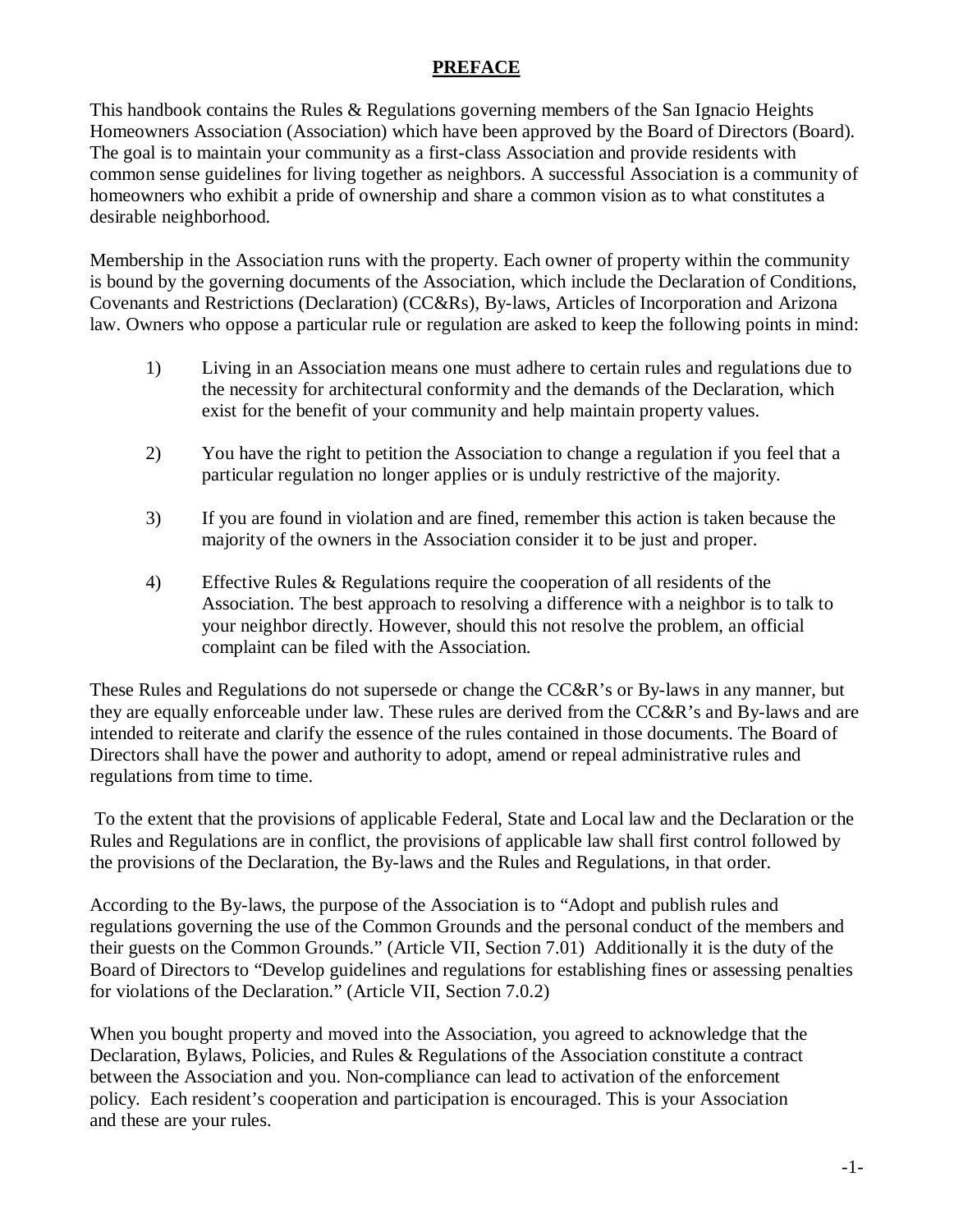## **DEFINITIONS**

The following definitions apply to these Rules and Regulations:

| <b>ASSOCIATION:</b> | San Ignacio Heights Homeowners Association, Inc. also known as SIH.                                                                                                                                                                                                                                                                                                                                                                                                                                                                                                                                                            |
|---------------------|--------------------------------------------------------------------------------------------------------------------------------------------------------------------------------------------------------------------------------------------------------------------------------------------------------------------------------------------------------------------------------------------------------------------------------------------------------------------------------------------------------------------------------------------------------------------------------------------------------------------------------|
| <b>BOARD:</b>       | The Board of Directors of the Association, elected in accordance with the By-<br>laws and the Declaration.                                                                                                                                                                                                                                                                                                                                                                                                                                                                                                                     |
| <b>BY-LAWS:</b>     | By-laws contain regulations for the administration and management of the<br>Association.                                                                                                                                                                                                                                                                                                                                                                                                                                                                                                                                       |
| <b>COMMITTEES:</b>  | 1) <i>Architectural:</i> Reviews, approves or disapproves, modifications such as<br>additions, remodeling, paint color, roof color, and all things that effect the<br>structure of the property. 2) Common Ground Maintenance/Residential<br>Landscape Committee: Works with professional maintenance personnel to<br>maintain the Common Ground and with homeowners to assure appropriate<br>maintenance of residential landscaping. 3) Road Maintenance: Performs<br>periodic review of the roads; proposes a current schedule for maintenance and<br>repairs; and proposes a long term schedule for maintenance and repair. |
| <b>COMMON AREA</b>  | Also known as Common Ground: All real property and improvements owned by<br>the Association.                                                                                                                                                                                                                                                                                                                                                                                                                                                                                                                                   |
| <b>DECLARATION:</b> | Declaration of Conditions, Covenants and Restrictions of the San Ignacio<br>Heights Homeowners Association. Also known as CC&R'S.                                                                                                                                                                                                                                                                                                                                                                                                                                                                                              |
| GVR:                | Green Valley Recreation, of which all owners in our Association are members.                                                                                                                                                                                                                                                                                                                                                                                                                                                                                                                                                   |
| LOT:                | Any of the separately numbered and individually described parcels of land<br>within the Development as designated on the Plats, intended for single-family<br>residential use or open space.                                                                                                                                                                                                                                                                                                                                                                                                                                   |
| <b>MEMBER:</b>      | Refers to those persons entitled to membership and voting rights by virtue of<br>owning property.                                                                                                                                                                                                                                                                                                                                                                                                                                                                                                                              |
| <b>OWNER:</b>       | The person or persons who are alone or collectively the record owner of a fee<br>simple title to a lot as reflected by the records in the office of the County<br>Recorder of Pima County, Arizona.                                                                                                                                                                                                                                                                                                                                                                                                                            |
| <b>PROPERTIES:</b>  | Means the Planned Unit Development known as San Ignacio Heights.                                                                                                                                                                                                                                                                                                                                                                                                                                                                                                                                                               |
| <b>RESIDENT:</b>    | A homeowner in residence, a tenant, their children and/or relatives in residence,<br>and any other person who resides primarily with the permission of the<br>homeowner.                                                                                                                                                                                                                                                                                                                                                                                                                                                       |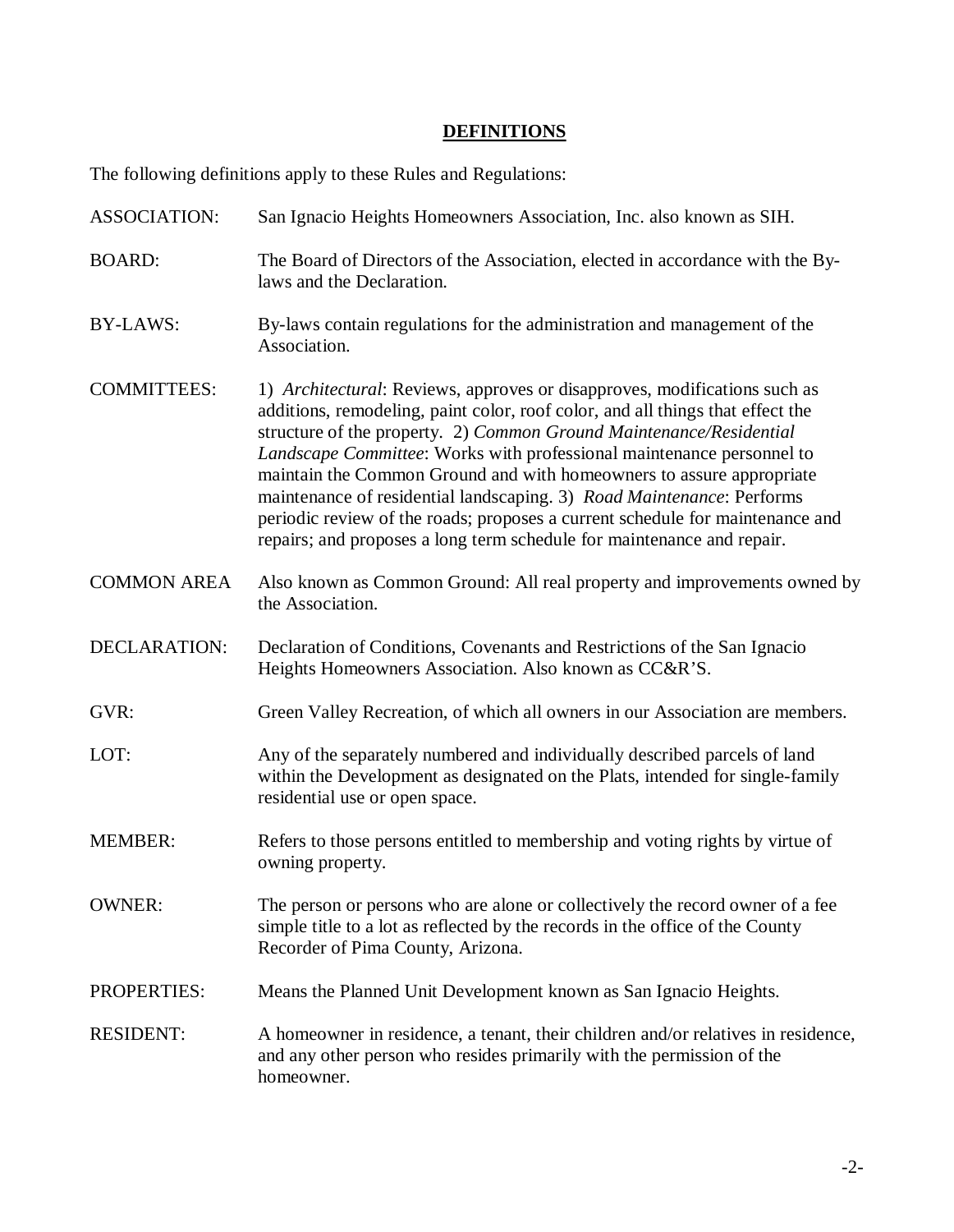#### **GENERAL PROVISIONS**

All general provisions as provided in the CC&R's, Article II, A, 1-3, Grandfather Clause, are waived by the Board of Directors.

#### **ENFORCEMENT POLICY AND SCHEDULE OF FINES**

- A. The following enforcement policy and schedule of fines have been established by the Board in order to enforce compliance with the CC&R's, By-laws, Arizona law, and Rules and Regulations as adopted.
- B. Whenever anyone wants to report a possible violation or non-compliance to the Rules and Regulations, the report must be in writing and signed and then given to the Board. The Board will not consider any complaint that is not submitted in writing and signed. The Board will act on the issue using the following procedure:
	- 1. The Board shall investigate the written report and all the circumstances concerning it. If the Board determines that a violation exists, it will send a letter to the owner.
	- 2. **First notification of violation (non-compliance) –** A warning letter will be sent to the owner requesting that the violation be corrected within fourteen (14) days.
	- 3. **Second notification of violation (non-compliance)**  If the violation is not corrected after fourteen (14) days, a second letter will be sent to the homeowner outlining the schedule of fines with an invitation to meet with the Board to explain the reason for the violation within ten (10) days of the notification. After the owner meets with the Board, the owner will be notified in writing of its decision.
	- 4. **Third notification of violation (non-compliance):** A fine is imposed on the repeated violation. If the owner's response is unsatisfactory even after the imposition of a monetary penalty, the Board may impose additional or continuing fines until such time as the matter is satisfactorily resolved.
	- 5. For severe violations, at the sole discretion of the Board, no warning letter will be sent and the owner will be requested to appear before the Board.

#### C. **Schedule of Fines**

First Offense (3<sup>rd</sup> warning letter) \$50.00

Recurring Offense (same issue) \$100.00

Infractions that continue will be subject to review and fine assessment by the Board each month for each continuing violation. The payment of any costs incurred by the Association to enforce regulations or collect fines will be the responsibility of the owner.

It is the sole responsibility of the owner to inform his/her tenant(s) and guests of all rules and regulations. The owner is responsible for any damages or violations caused by his/her tenants or guests.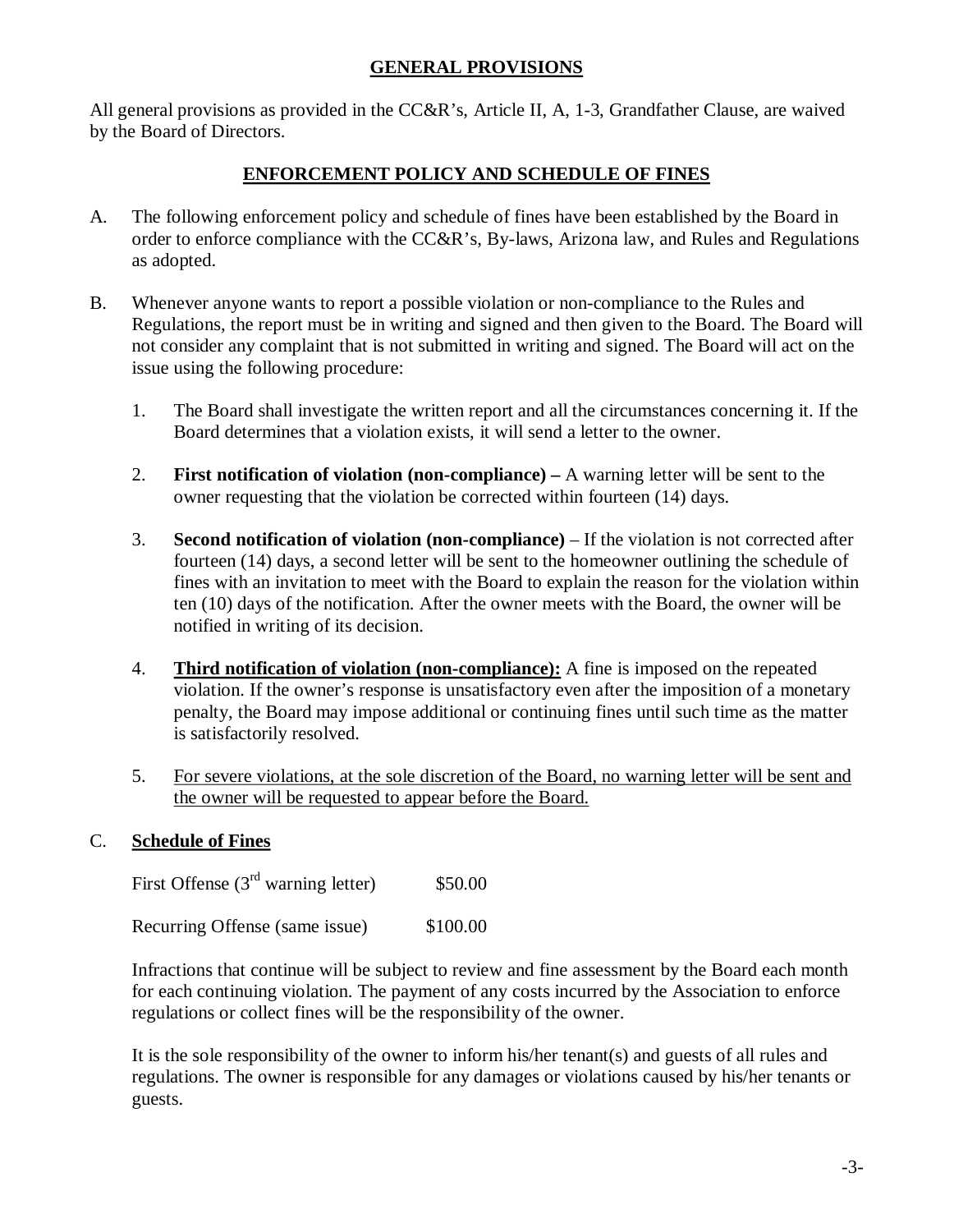## **BASIC RULES AND GUIDELINES**

#### A. **Animals:**

Two dogs and 2 cats may be kept, provided they are not bred or maintained for any commercial purpose, and do not create a nuisance for any other Owner. Animal owners are reminded that local laws require animals be secured by leash and that owners promptly collect all animal waste.

## B. **Home Business:**

Home businesses may be conducted provided they are not dangerous, do not cause significant increase in traffic or parking, do not constitute a nuisance, and are not noxious or offensive by emissions of dust, odor, gas, smoke, fumes, or noise and further provided that such business is carried on within the exterior walls of the residence or garage. Business signs or separate business structures are not permitted.

## C. **Renting and Leasing**:

A Lot may be rented or leased. Owners are required to furnish copies of the Declaration to renters and lessees. All occupants of an Owner's lot must abide by the Declaration and any failure to do so is the responsibility and obligation of the Owner.

## D. **Signs:**

Advertising signs, For Sale signs and unsightly objects are strictly prohibited. Exceptions include: Security signs, Open House signs which must be removed at sundown, Garage/Patio sale signs which are in place no more than 48 hours, and political signs in accordance with Pima County ordinances.

#### E. **Vehicles:**

#### 1. **Storage:**

Motorized or non-motorized vehicles, aircraft, motorcycles, trailers or boats shall not be stored on a Lot unless located entirely within the enclosed garage of the Owners. Motorized vehicles may not be used on the Common Area or in washes within or adjacent to the Properties.

#### 2. **Parking:**

- a. All houses in the Properties are designed to accommodate 2 adults and 2 vehicles (sometimes a golf cart). Many Lots have very short driveways. Throughout the Properties parking space is very limited. All Owners' vehicles, except trailers and/or motor homes, shall be parked in garages or, if necessary, in driveways, provided there is no sidewalk encroachment.
- b. Parking is not permitted in drainage ways or in guests' off street parking spaces.
- c. Guests and invitees shall park vehicles, except trailers or motor homes, on nearby offstreet parking spaces where possible. If necessary, guests and invitees may park in the host Owner's driveway or on the street adjacent to the host Owner's Lot.

#### 3. **Prohibited Uses:**

No vehicle, trailer, mobile home, manufactured housing unit, camper, motor home, recreational vehicle, tent, shack, segregated carport of garage, or structure of temporary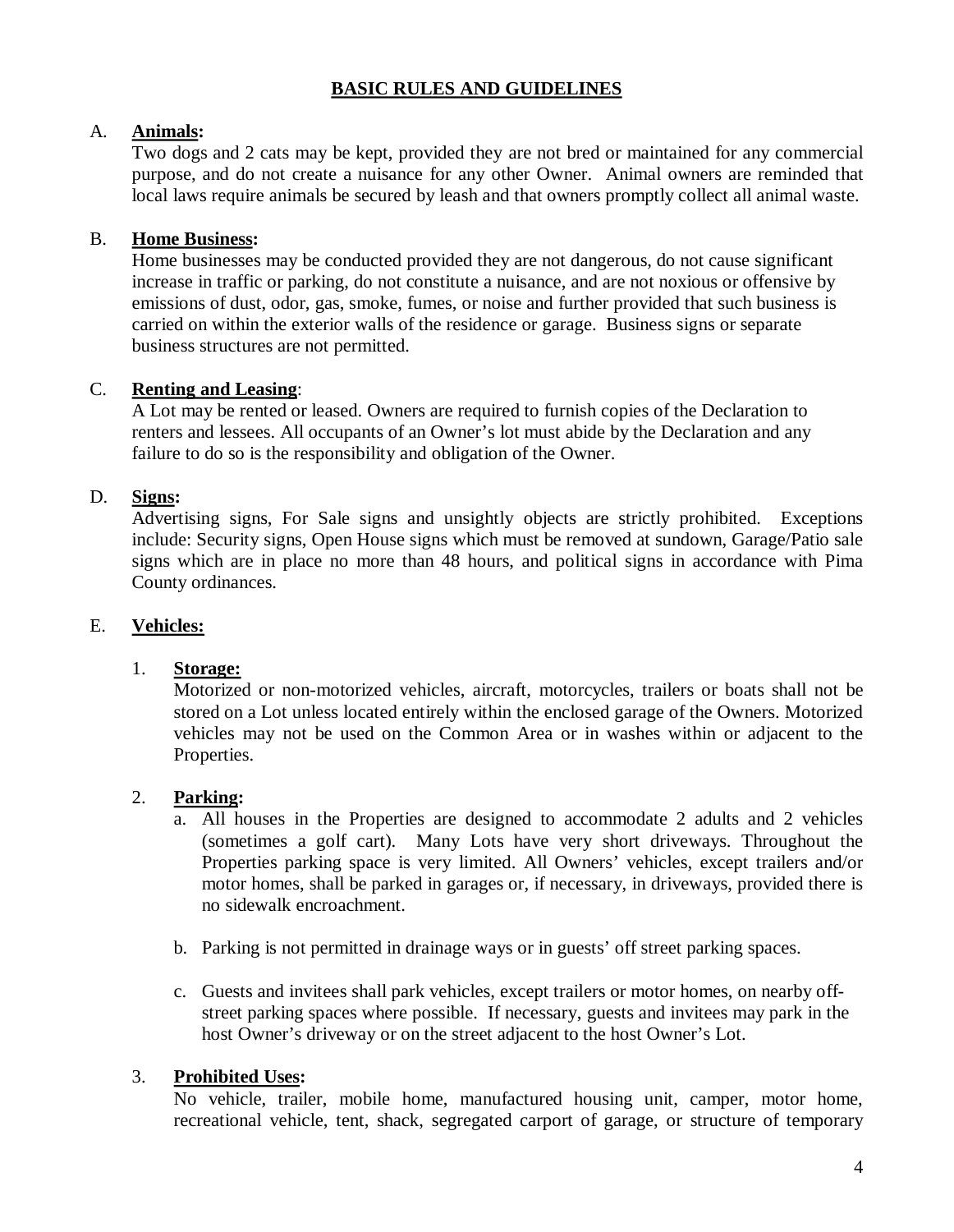character shall be placed on residential lots, streets or common areas, except that trailers and motor homes may be parked temporarily as provided in the CC& R's.

#### 4. **Trailers and Motor Homes:**

- a. Recreation vehicles: Lot owners may park their RV's in the neighborhood for up to three days (72 hours) in any seven day period and not more than 6 days (144 hours) in any thirty day period.
- b. RV's shall not be used as living quarters at any time while parked in the neighborhood.
- c. Guest RV's shall not be parked anywhere in the Properties for more than 6 hours.

## 5. **Vehicle Repairs:**

Vehicle repairs must occur entirely within the Owner's garage. Repairing a vehicle on any common area, driveway, street, or guest parking space is strictly prohibited. Dumping of waste materials from repairs on Common Ground is strictly prohibited.

## **LOT MAINTENANCE AND USAGE**

## A. **Owners' Lots:**

- 1. Each Lot shall be maintained by the Owner in a neat and clean manner, to prevent damage to adjoining Lots or a Common Area, and prevent erosion and soil deposits on adjoining Lots or a Common Area.
- 2. Owners shall properly maintain, repair and paint the exterior of the home and walls. If the Owner fails to properly maintain, repair and paint after sixty (60) days notice, SIH may enter the Lot and remedy the deficiency. If the Owner fails to reimburse SIH for the expense, SIH shall add the expense to the annual assessment against the offending Lot and collect the assessment.
- 3. If an Owner perceives any form of view obstruction of the Catalina, Rincon, Santa Rita, or Tumacacori Mountains, San Cayetano Peak or views of the San Ignacio Golf Course caused by plant material on Common Areas, upon approval of the Common Ground Maintenance and Residential Landscape Committee and the Board, SIH shall remove or modify the offending plant.

## B. **Damage or Destruction:**

If a structure is damaged or destroyed, the Owner must expeditiously repair or rebuild the structure. If the Owner fails to repair or rebuild, the Owner must remove the remaining portion of the damaged structure, and maintain the Lot in a clean and orderly condition.

## C. **Lot Usage:**

## 1. **Rubbish:**

Lots shall not be used for storage of rubbish or anything unclean or untidy, including excessive vegetation growth.

#### 2. **Noxious or Offensive Activity:**

Noxious or offensive activity is not permitted anywhere on the Properties.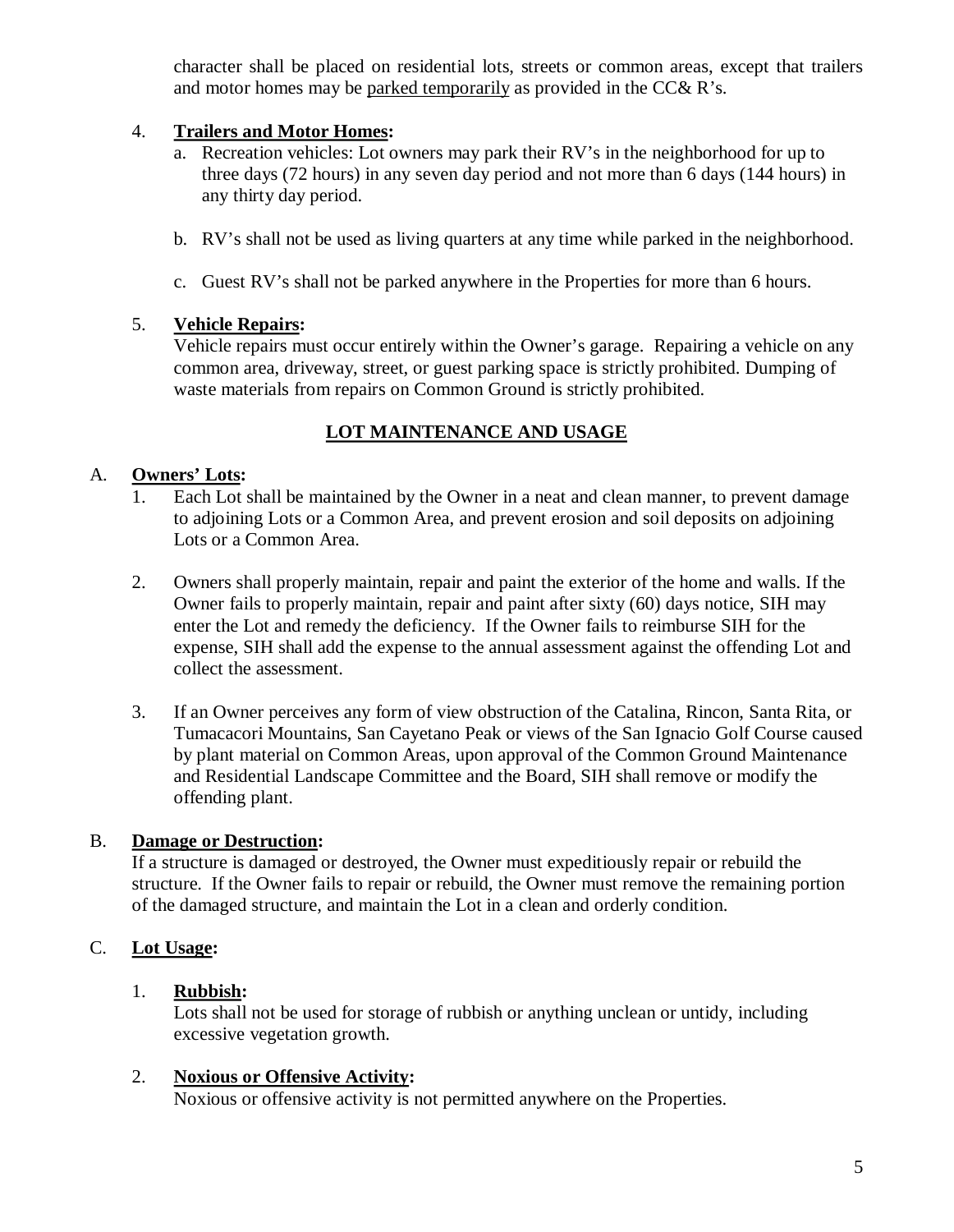## 3. **Trash Equipment:**

Equipment for the storage or disposal of garbage or other waste shall be kept in a clean and sanitary condition. All garbage or trash containers, except when set out for collection, shall be kept in a garage, out of view from any Lot or street.

## 4. **Flagpoles:**

All flagpoles must be capable of removal by inserting and removing the pole from its socket, bracket or fitting. Flagpoles greater than 8 feet in length, but less than 20 feet in length must have the flag firmly affixed directly to the pole, or the hoisting mechanism must be contained within the flagpole. Flagpoles greater than 20 feet in length are not permitted.

## 5. **Sports Facilities:**

Basketball backboards, golf backstops, and other sports facilities are prohibited.

## D. **Outdoor Lighting:**

## 1. **House Number Light:**

A 40-60 watt incandescent or equivalent light to illuminate the house number shall be installed on each Lot, maintained to burn continuously at night and operate by photoelectric switch.

## 2. **Other Lights:**

All outside lighting shall be down-shielded only with no horizontal diffusion (i.e. no carriage style light). Up lighting allowed only under cover of a porch. Garden lighting is limited to low-voltage systems, 30 inches or less in height, with shielding from above. Seasonal or holiday lighting is permitted so long as the operation thereof does not interfere with the enjoyment of neighboring Lots.

## **ARCHITECTURE, PLANTING AND SITE IMPROVEMENT REQUIREMENTS**

## A. **General:**

#### 1. **Uses:**

All buildings shall be used for residential purposes only. Non-residential use is permitted only by SIH at the Ramada on Mariquita Street.

#### 2. **Codes & Materials:**

Residential buildings shall be of new construction and built in accordance with applicable building codes.

## B. **Architectural Requirements:**

#### 1. **Exterior Design:**

New or rebuilt buildings and ancillary structures are governed by the Architectural Committee and the Board and shall be harmonious and compatible with the external design and color of the neighborhood.

## 2. **Height and Setback Restrictions:**

The maximum height shall be no greater than 20 feet, as measured from the first floor entrance elevation to the uppermost ridgeline.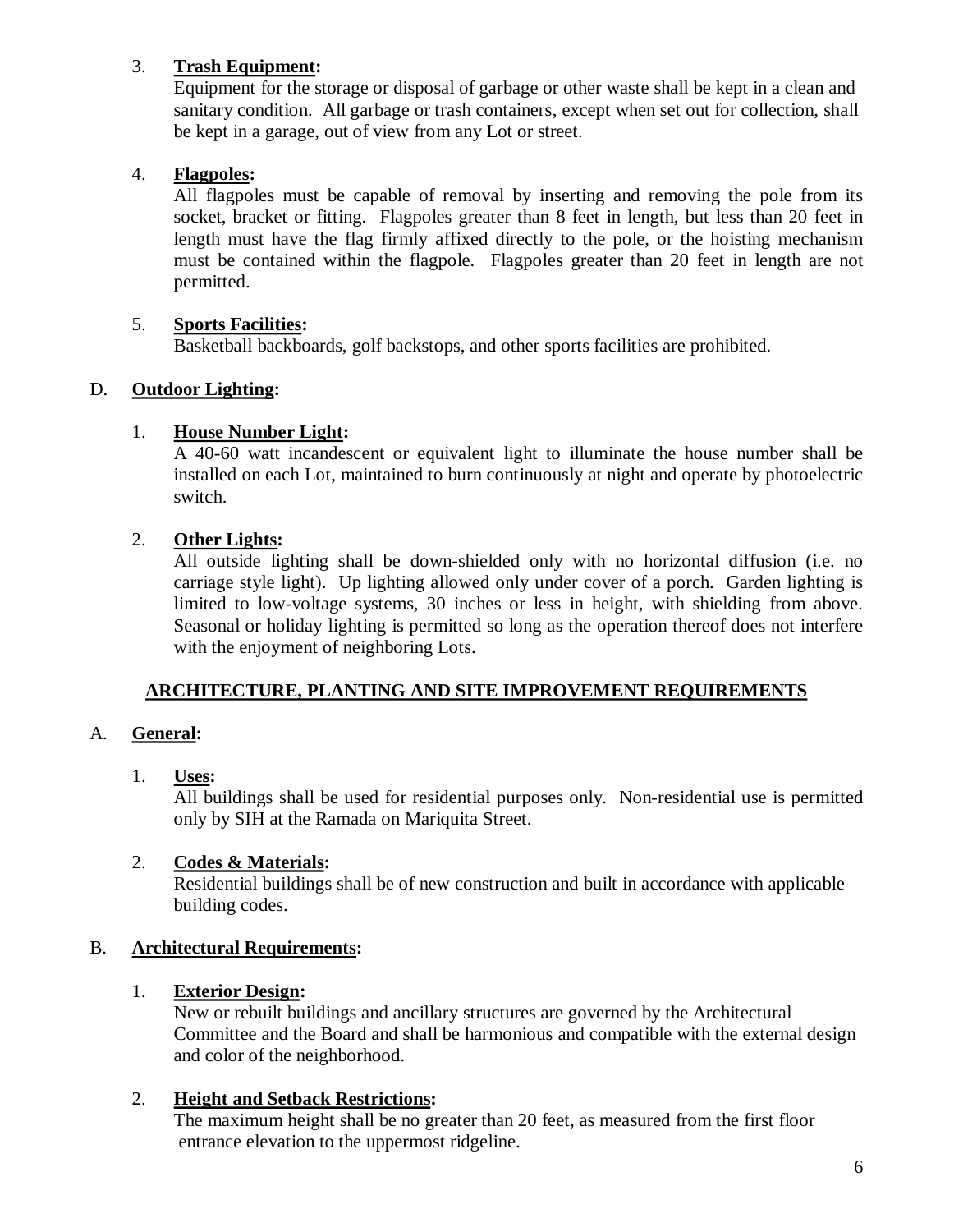## 3. **Area Restrictions:**

All residences shall be one story with minimum living areas (excluding garages and roofcovered entrances and patios) as follows:

- a. Rebuilt homes shall be a square footage area of not less than the home originally built on the lot; and
- b. New homes shall have a living area of not less than 1,500 square feet.

## 4. **Garages:**

All garages in the Properties are designed to accommodate 2 full size 4 wheel motor vehicles. Garages may not be modified in a manner which will prevent parking 2 full size 4 wheel motor vehicles therein. Except when necessary, garage doors shall be kept closed.

## 5. **Exterior Colors:**

Stucco, trim, window feature and roof coating colors shall be in accord with the latest version of San Ignacio Heights Home Owners - Approved Exterior Colors (Appendix A of the CC&R's). This document is on file in the SIH Ramada.

- a. Architectural Committee and Board approval is not required if an Owner uses colors listed in Approved Exterior Colors (Appendix A of the CC&R's) for his/her particular model.
- b. Architectural Committee and Board color approval is required for any pre-finished manufactured product, such as security doors. If approved, the color shall be added to Approved Exterior Colors.
- c. The following colors are waived and are not permissible for trim, garage door relief, gate, and/or metal fences: Sherwin-Williams SW #6171, Chatroom (green) and SW#6025, Socialite (purple).
- d. The inside of roof parapet walls shall be painted with an elastomeric coating, with no reflective quality, in Approved Exterior Colors.

## 6. **Permit Applications:**

Permit applications shall be accompanied by plans and specifications sufficiently explicit to enable the Architectural Committee and the Board to determine exactly what is requested and to document what is approved or denied.

#### C. **Planting & Site Improvement Requirements:**

## 1. **Application Requirements:**

- a. Permit applications shall be accompanied with plans and a list of plant materials sufficiently explicit to enable the Common Grounds Maintenance/Residential Landscape Committee and the Board to determine exactly what is requested and to document what is approved or denied.
- b. If the mature height of proposed plant material exceeds 5 feet, it shall be described by its Botanical and Common name and by variety or trade mark name.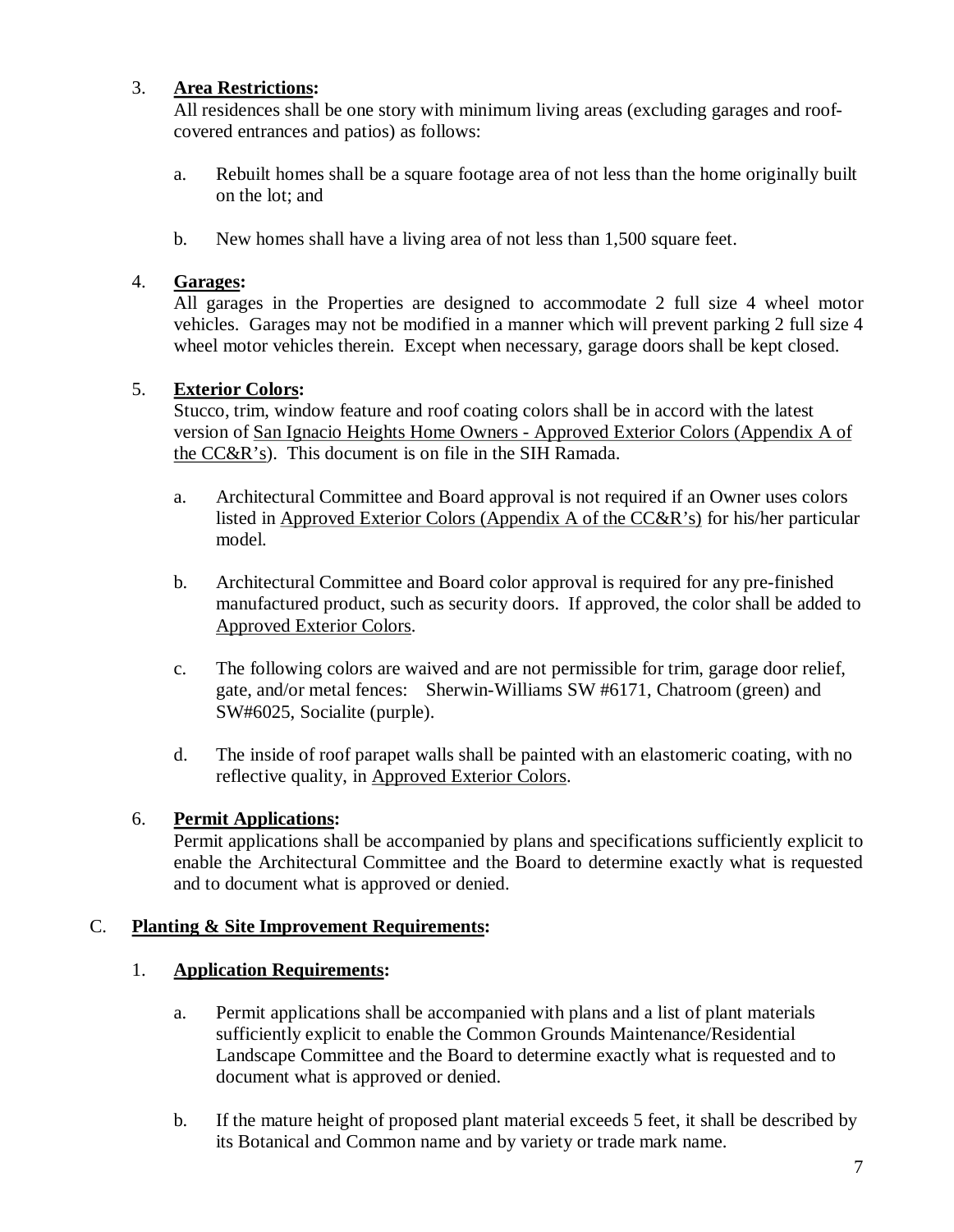## 2. **Visibility Affecting Traffic:**

Plantings likely to cause traffic hazards are prohibited. Common Grounds Maintenance/Residential Landscape Committee and Board approval is required to remedy the situation.

## 3. **Modification of Residences & Walls:**

Unless waived by the Architectural Committee and the Board, the same materials used in the construction of the principal residence shall be used in construction of patio walls and other modifications to residences.

#### 4. **Height of Walls:**

Walls of new construction shall not exceed 6 feet in height without the approval of the Architectural Committee and the Board and ground level shall be used to determine height.

## 5. **Screening of Mechanical Equipment:**

- a. Equipment includes, but is not limited to, such devices as air conditioning compressor-condenser units and heating equipment.
- b. Equipment shall be concealed from view from an adjoining street or lot. Roof parapets shall afford a cut-off sight line of rooftop equipment as viewed above a 5 foot elevation of the viewing location.
- c. Rooftop equipment visible to Owners of Lots, whose sight line (5 feet above viewing location) is above the eave or roof parapet of a Lot at a lower elevation, does not need to be screened unless affected by the requirements of the preceding sub-section.

## 6. **Aerials and Antennas:**

Aerials, antennas or other devices for transmission or reception of television, radio or other communications are allowed within patio areas or otherwise if not visible by neighbors and the community but are prohibited (consistent with the rules and regulations of the FCC):

- a. When visible above eave lines or parapets; and
- b. On wall locations below eave line or above patio walls.

#### 7. **Remedies:**

If plant material creates a view obstruction of the Santa Rita Mountains for Owners of View Lots, the Owner of the offending plant shall remove or modify the offending plant; if the offending plant is on Common Area, SIH shall remove or modify the offending plant.

- a. Removal of a tree or shrub means cutting down to ground level and treating the stump with appropriate herbicide to prevent sprouting.
- b. Modification means reducing the height of a tree or shrub by cutting all branches at a specified height to prevent view obstruction.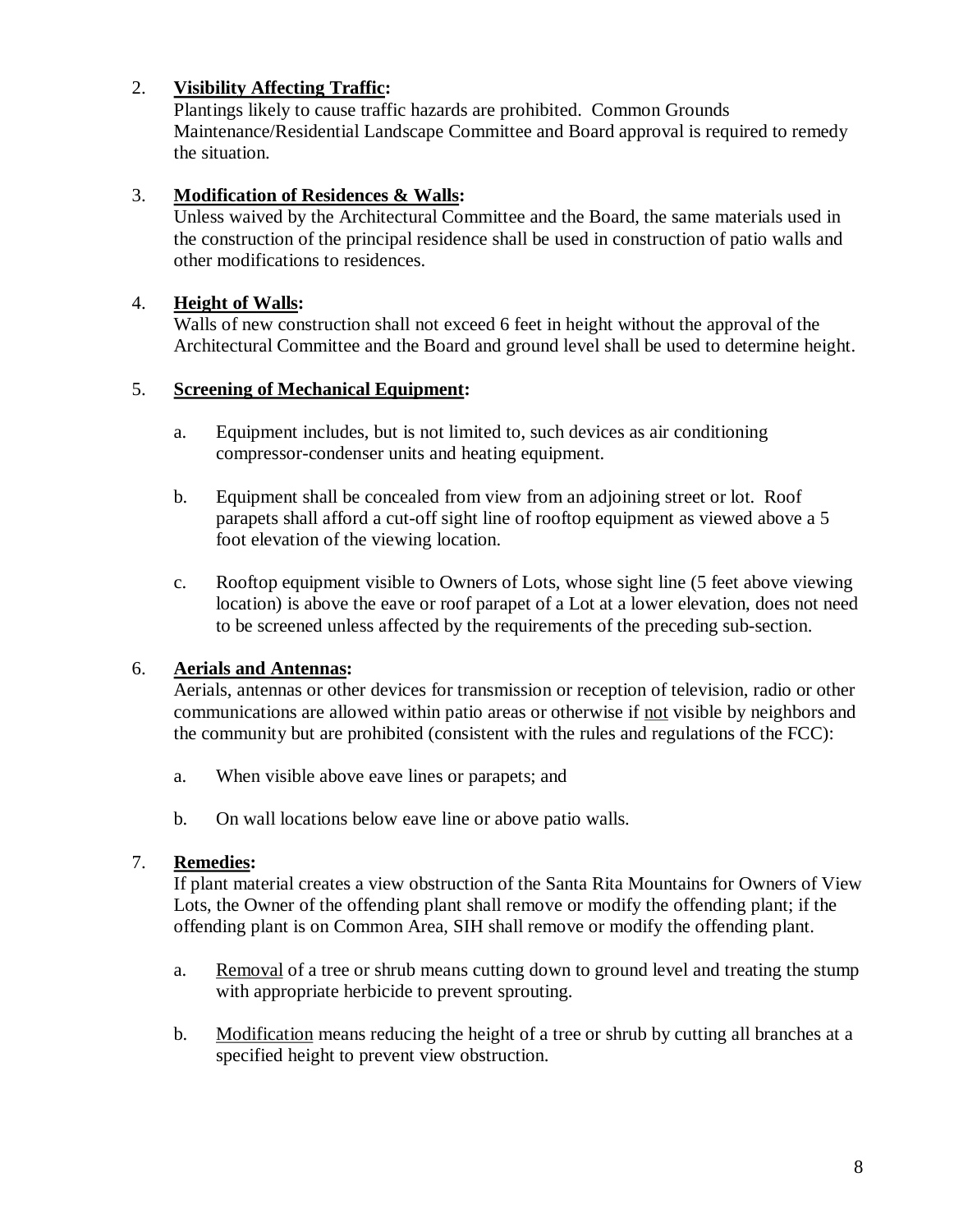## D. **Enforcement, Approval, Cost Recovery and Appeal:**

#### 1. **Enforcement:**

The Board of Directors of SIH shall enforce Architecture, Plantings & Site Improvement requirements. The committee recommendations approved by the Board shall be enforced in accordance with this Handbook of Rules and Regulations.

#### 2. **Approval:**

No building or site improvements shall be constructed or removed without the approval of the appropriate Committee and the Board.

- a. Delayed Approvals and Recourse of Applicant: If the appropriate Committee and the Board fail to act upon applications within 30 days after plans and specifications are submitted, the applicant may file a written petition to the Board requesting an expedited decision, which must be acted upon within 7 days after receipt of the petition. Unless waived by the applicant, failure by the Board to meet the specified deadline will permit the applicant to proceed as if approved.
- b. Applicant's Cost: The services of the any committee in reviewing applications is without charge unless professional services are necessary to assist the Committee. In such case, the cost shall be pre-determined and the applicant shall be notified in writing of the obligation to pay these charges and the period of review is extended to 45 days.

## 3. **Appeal Process:**

An applicant denied by any Committee may appeal to the Board of Directors as follows:

- a. The appeal must be in writing, specify the reasons for the appeal and the relief requested;
- b. The Board of Directors shall schedule the appeal for a hearing within 20 days and give the appellant and other interested parties of record at least 3 days notice of the hearing; and
- c. The Board shall issue its written decision within 7 days after the hearing is completed.

## **DUES AND ASSESSMENTS**

- A. Dues are earmarked for expenses of the Association. The CC&R's and By-laws require owners to pay dues to the Association. Such dues are important to the financial ability of the Association to maintain common areas, and to pay for other necessary operations of the Association, all of which helps maintain property values and the quality of the properties. The annual dues may be increased above 20% with approval of the owners of the majority of the Lots.
- B. The Board may levy, in any year, a special assessment for the purpose of defraying the cost of legal expenses, construction, repair or replacement of capital improvements on Common Areas.

## C. **Remedies for non-payment of dues and assessments**:

In order to provide additional incentive to owners to timely pay assessments, the following late charges rule is adopted by the Association: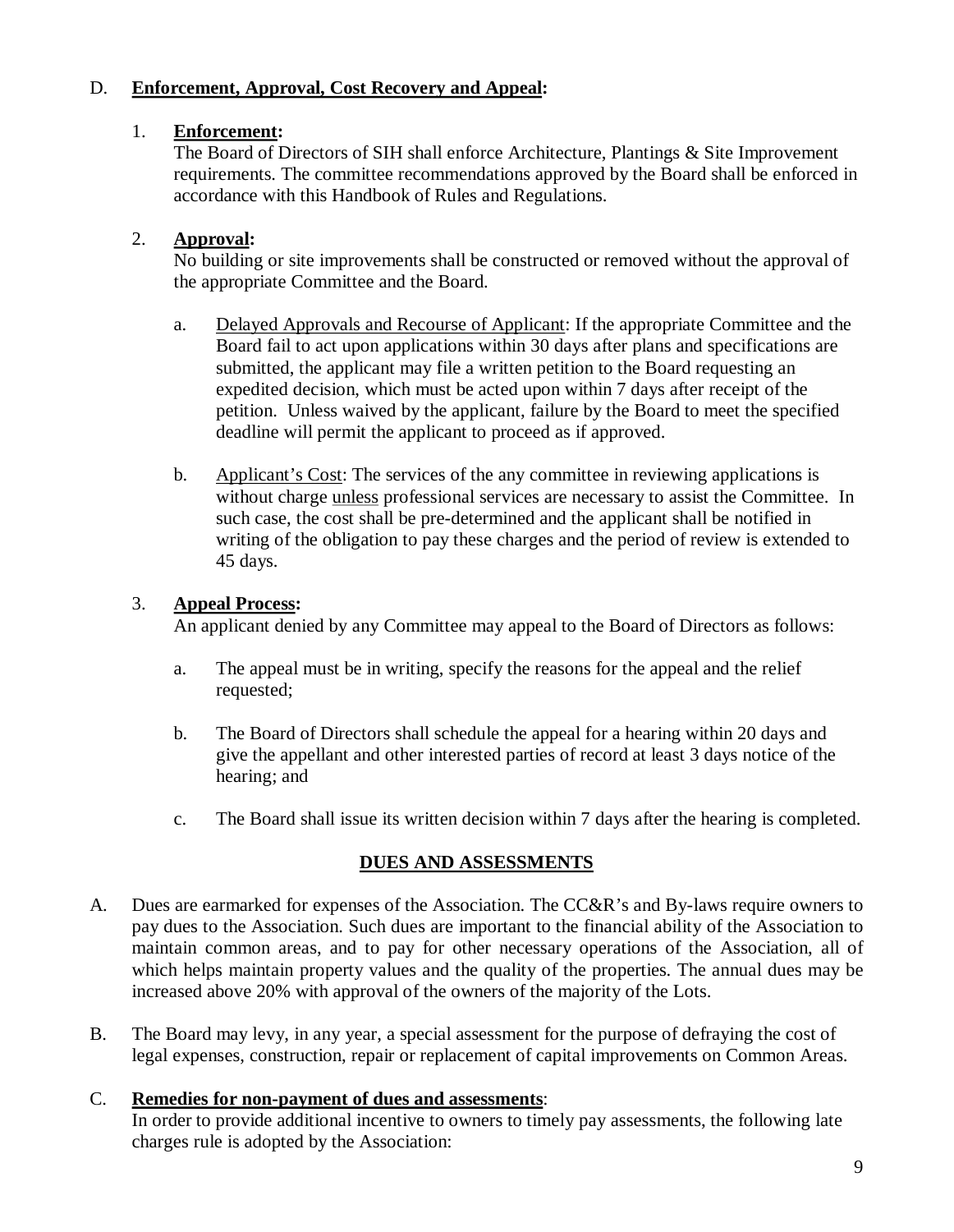- 1. An annual assessment of dues not paid when due and a special assessment not paid within sixty (60) days of the date it was due shall bear interest from the due date at the rate of 1 1/2% per month until paid. In addition, if any assessment is not paid when due, SIH shall charge the Owner for attorneys' fees, collection fees, court costs, and related expenses. SIH may bring an action at law against the Owner and or/foreclose the lien encumbering the Lot.
- 2. All late charges imposed by the Association upon an owner or owners which remain unpaid constitute a lien against the owner and/or his/her lot or lots, and may be included and formally liened by the Association along with and in the same lien document as may be recorded for the unpaid assessments upon which the late charge(s) are levied. The amount of the lien shall include interest, and all costs and expenses, including attorneys' fees, incurred by the Association in the collection of such unpaid late charges.
- 3. If any account accumulates a debt of more than \$500.00, then the Association may turn the delinquent account over for collection. The owner will be liable for all fees charged by the attorney to the Association.
- 4. Lien Filing Fee: If any lot has an outstanding balance for more than sixty (60) days, a notice to file lien will be sent. A \$130.00 Lien Filing Fee will be assessed to cover the cost of filing the lien.

## **MISCELLANEOUS FEES**

## A. **Transfer Fee**

A \$100.00 Transfer Fee will be charged for all lots sold to cover the cost of the transferring documents and title costs.

## B. **Return Check Fee**

Any checks returned to the Association will be assessed a \$35.00 Return Check Fee.

## **AGE RESTRICTION**

#### A. **Age Fifty-Five Requirements:**

At least one resident of each Lot shall be 55 years of age or older. No person under 18 years of age may reside on any Lot for more than three months.

#### B. **Age Forty-Five Exception:**

If a surviving spouse or co-habitant over age 45 inherits a Lot from an age 55 or older Owner and 80% of the remaining Lots are occupied by at least one resident over age 55, the inheriting spouse or co-habitant may continue to occupy the Lot.

#### C. **Duty on Resale:**

On resale it is the duty of the Owner to ascertain that at least one of the purchasing occupants is age 55 or over and this fact shall be confirmed by SIH. SIH and all Owners shall comply in good faith with section 10.304 of the regulations dealing with "55 or Over House Exemption" under title 24 of the Fair Housing Act.